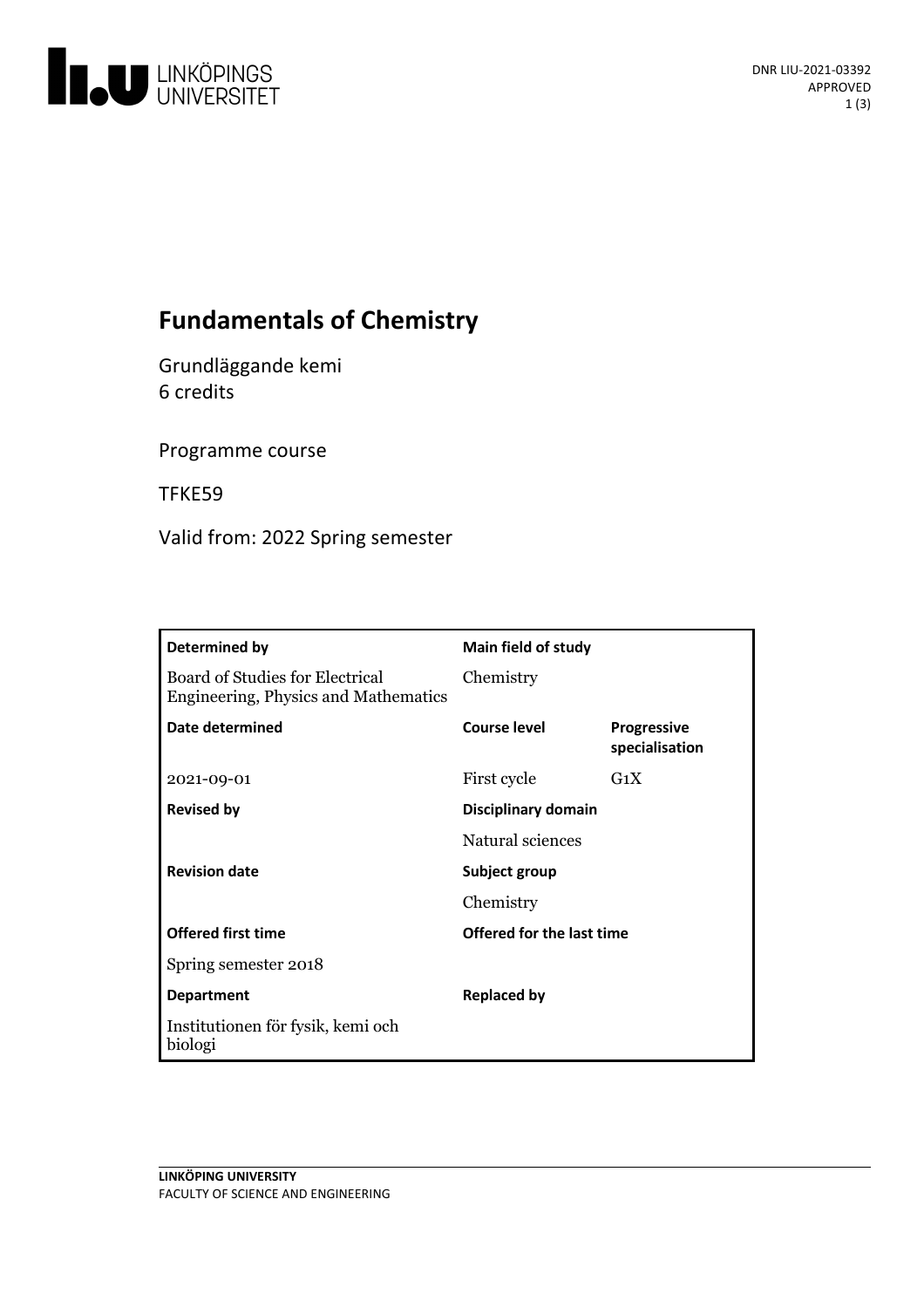# Course offered for

- Master of Science in Applied Physics and Electrical Engineering
- Master of Science in Applied Physics and Electrical Engineering International
- Master of Science in Biomedical Engineering

## Intended learning outcomes

The course will give the students an introduction to general chemistry and organic chemistry. After completing the course, the student should be able to

- 
- 
- perform stoichiometric calculations. describe the structures of atoms and molecules. discuss different types of chemical bonding and the relationship between bonding and state of aggregation, and other properties of solids, solutions, and gases.<br>• explain the meaning of chemical equilibrium, and its applications on
- equilibria of acids and bases along with solubility equilibria.<br>
explain the energetics and kinetics of chemical reactions.<br>
describe the laws of thermodynamics, in particular their application on
- 
- chemical systems.<br>• describe the classification of organic substances, their properties and
- nomenclature.<br>• describe the conformation and stereochemistry of organic compounds and
- their common reaction types.<br>• perform some elementary chemical laboratory techniques, show some skill
- in theoretical analysis of experimental data and summon up the results in a laboratory report.

### Course content

The electronic structures of atoms and molecules. Stoichiometry. Chemical kinetics and equilibria with emphasis on acid-base equilibria. Chemical bonding. The three laws of thermodynamics and the concepts enthalpy, entropy, and free energy. The functional groups of organic chemistry, nomenclature, properties, conformation and stereochemistry. Substitution, elimination and addition reactions in organic chemistry.

## Examination

| TEN1                                                                             | Written examination | 5 credits | U, 3, 4, 5 |  |  |
|----------------------------------------------------------------------------------|---------------------|-----------|------------|--|--|
| LAB1                                                                             | Laboratory work     | 1 credits | U.G        |  |  |
| To pass the experimental part, the presence at laborations are mandatory and the |                     |           |            |  |  |
| written reports must be approved.                                                |                     |           |            |  |  |